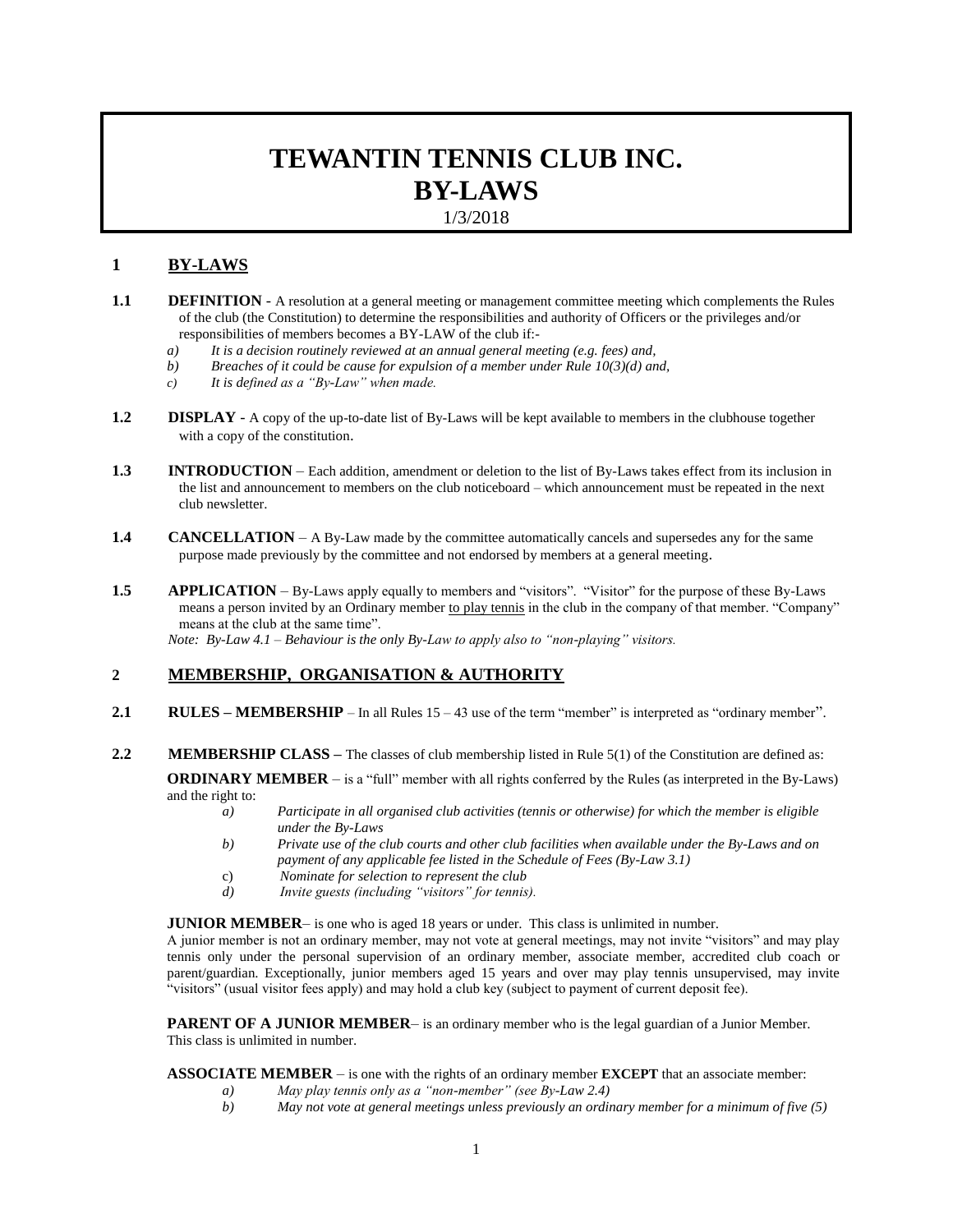*consecutive years*

*c) May not invite "visitors" for tennis.*

**LIFE MEMBER** - is an ordinary member who has been recommended by the Management Committee for life membership and approved at a general meeting and is no longer liable for annual membership fees.

**HONORARY MEMBER** – is an "ordinary member" who is appointed by the committee for any finite period set by the committee which does not extend past the last day of the current club financial year. An honorary member is not liable for membership fees. An honorary member may not vote at general meetings. The club coach as an honorary member is entitled to compete in Club Championships.

**2.3 TRANSFER** – a financial member may transfer to another class of membership for which the member is eligible on written request to the Secretary and settlement of any scheduled fees applicable under By-Law 3.6.

#### **2.4 NON-MEMBER** – A non member may play tennis at the club only:

- *a) As a member of a visiting team in a recognised fixture. No fee applies.*
- *b) As a contestant in a recognised "open" event staged at the club. No fee applies*
- *c) As a visitor (guest of member). Scheduled fees apply.*
- *d) By renting one or more courts.*
- **2.5 RULES AND BY-LAWS FOR COMMITTEE –** All nominated candidates for committee will be supplied with a copy of the Rules and By-Laws. Those elected will retain them during their time on the committee.
- **2.6 AUTHORITY OF OFFICERS** Rule 27 (1) of the constitution is interpreted as allowing assignment of management committee authorities to officers and, (unless specifically determined otherwise by the committee) the standing authority assigned by this By-Law to the respective officers from the close of one committee meeting till commencement of the next includes:

### **PRESIDENT -**

- a) *To represent the club to the community at large*
- *b) To interpret the club rules and By-Laws and to determine overall club policy*
- *c) To waive or vary the club's court hire fees (only if a footnote to this effect is included in the schedule of fees. By-Law 3.1).*
- *d) With the agreement of a majority of the officers of the club, be permitted to commit the club to urgent new financial obligations.*
- *e) Under rule 21(1) to appoint an acting Vice President, Club Captain, Secretary or Treasurer.*
- *f) To assign any of these authorities to the Vice President (or other) for any occasion or period.*

### **VICE PRESIDENT -**

a) *To assume the authority of the President when deputising for the President.*

### **CLUB CAPTAIN -**

- a) To determine the conditions and organisation for the playing of all tennis in the club.
- b) To organise and direct all club tennis.
- c) To arrange for an adequate supply of tennis balls
- d) To control the participation of club members representing the club in outside tennis events and fixtures
- e) To chair an advisory Tennis Sub-Committee
- f) To represent the club at tennis-body meetings (other than meetings of club presidents)
- g) To waive or vary the club's court hire fees (only if a footnote to this effect is included in the schedule of fees – By-Law 3.1)
- h) To interpret By-Law 4.2 (dress)
- i) To assign any of these to other members for any occasion or period

### **SECRETARY -**

- a) To create and maintain the club records
- b) To communicate with members, other tennis bodies and the community at large as directed by the members at general meetings, or the committee.

### **TREASURER -**

a) To make club financial transactions as directed by the members at general meeting or the committee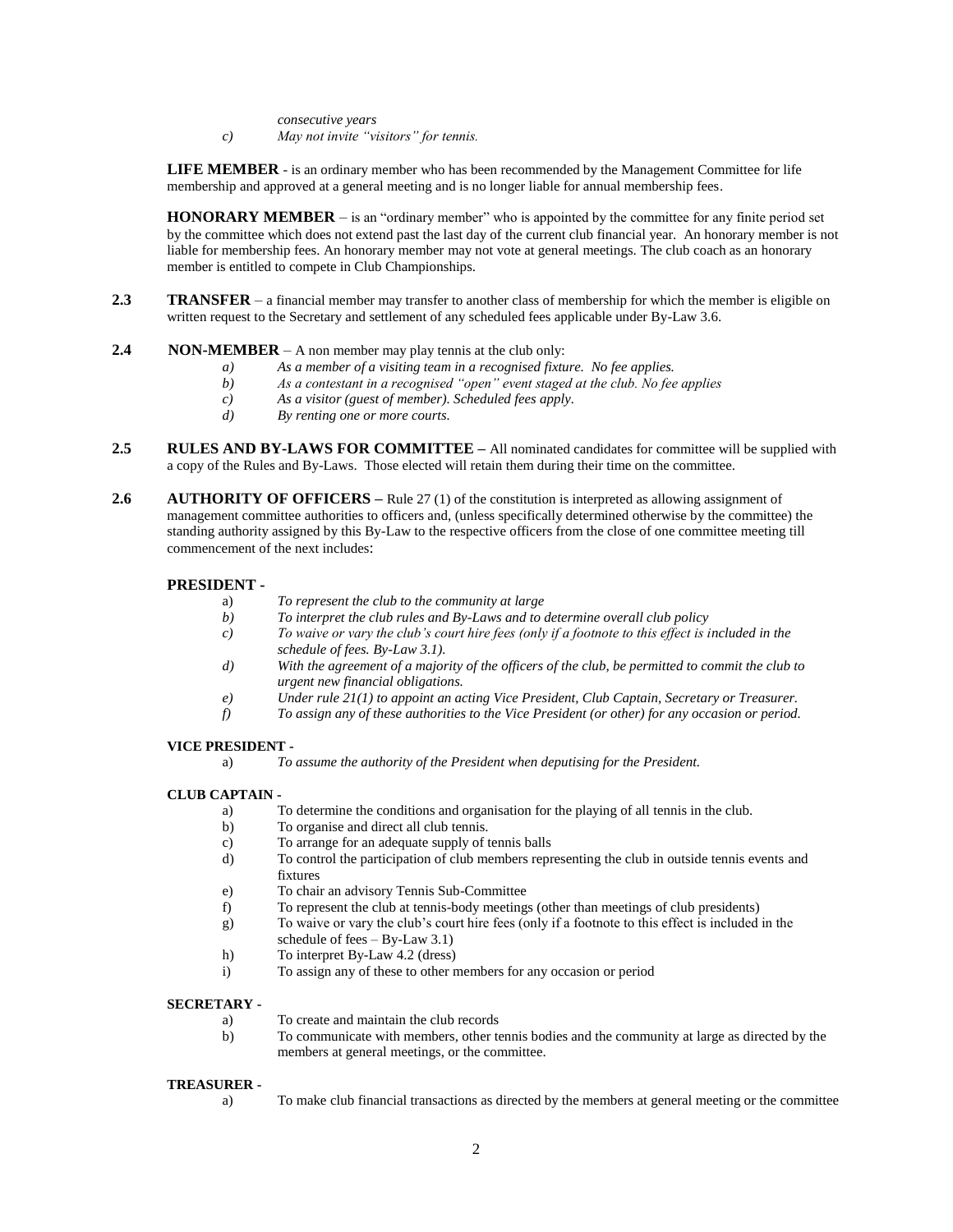b) To monitor and advise the committee and/or the president on the club's financial status and viability as requested.

# **3 FINANCIAL**

- **3.1 CLUB FEES –** The committee will present to each Annual General Meeting a schedule for the ensuing membership year of:
	- a) Annual membership fees applicable to each class of membership (including transfers)<br>b) Any additional fees payable by members and non-members under certain circumstance
	- b) Any additional fees payable by members and non-members under certain circumstances.
	- c) Court rental rates for members and non-members (and the waiving and/or varying thereof).

This committee recommendation will be supported by a budget forecast of income and expenditure for (and financial status at the end of) the ensuing financial year on the recommended schedule of fees and including capital expenditure recommended during the period.

The endorsed Schedule of Fees (including authority to waive or vary rental rates) will be displayed on the outside club noticeboard.

**3.2 RULES – FEES** – Under Rule 8 (1) the committee may remit or discount the membership fees or additional fees payable by members and non-members under certain circumstances.

### **3.3 DUE DATE**

**–** for membership fees means 1 January each year (plus other dates agreed upon by the committee for payment by instalments).

### **3.4 NOT USED**

- **3.5 UNFINANCIAL**  means all or part of a member's due membership fee remains unpaid past "*Due Date*".
- **3.6 RULES MEMBERS IN ARREARS –** Under Rule 10 (3) the committee will instruct the Secretary:

After 31 January to inform in writing any member "in arrears" that all the member's privileges of membership (including playing tennis and the right to vote at the forthcoming annual general meeting) are suspended until the amount in arrears is paid in full, and if not paid by 28 February the member will be struck off the register of members.

After 28 February, to inform in writing any member still in arrears that they have been struck off the register of members.

### **3.7 JOINING FEE –**Not Applicable

- **3.8 OTHER CHARGES** The Management Committee is authorised to set other charges as shown here under:
	- i) Home and Away Matches
	- ii) Night Competition
	- iii) Other charges relating to special events
	- iv) Court charges (i.e. social tennis)
- **3.9 TRANSFER –** before a transfer to another class of membership is allowed under By-Law 2.3 a member must:
	- a) Pay any applicable joining fee not already paid,

b) Pay, or receive credit for, the net balance of the pro-rata current annual membership fees involved. Members are not entitled to any cash refunds.

**3.10 VISITOR'S FEES –** Members are personally responsible for payment to the Treasurer of the scheduled visitor's fee for visitors they invite.

Visitor's fees are due and payable **BEFORE** taking the court.

**3.11 VISITOR'S BOOK –** A book will be kept in the clubhouse to allow members to record any casual financial commitment they make to the club which cannot be paid in cash at the time.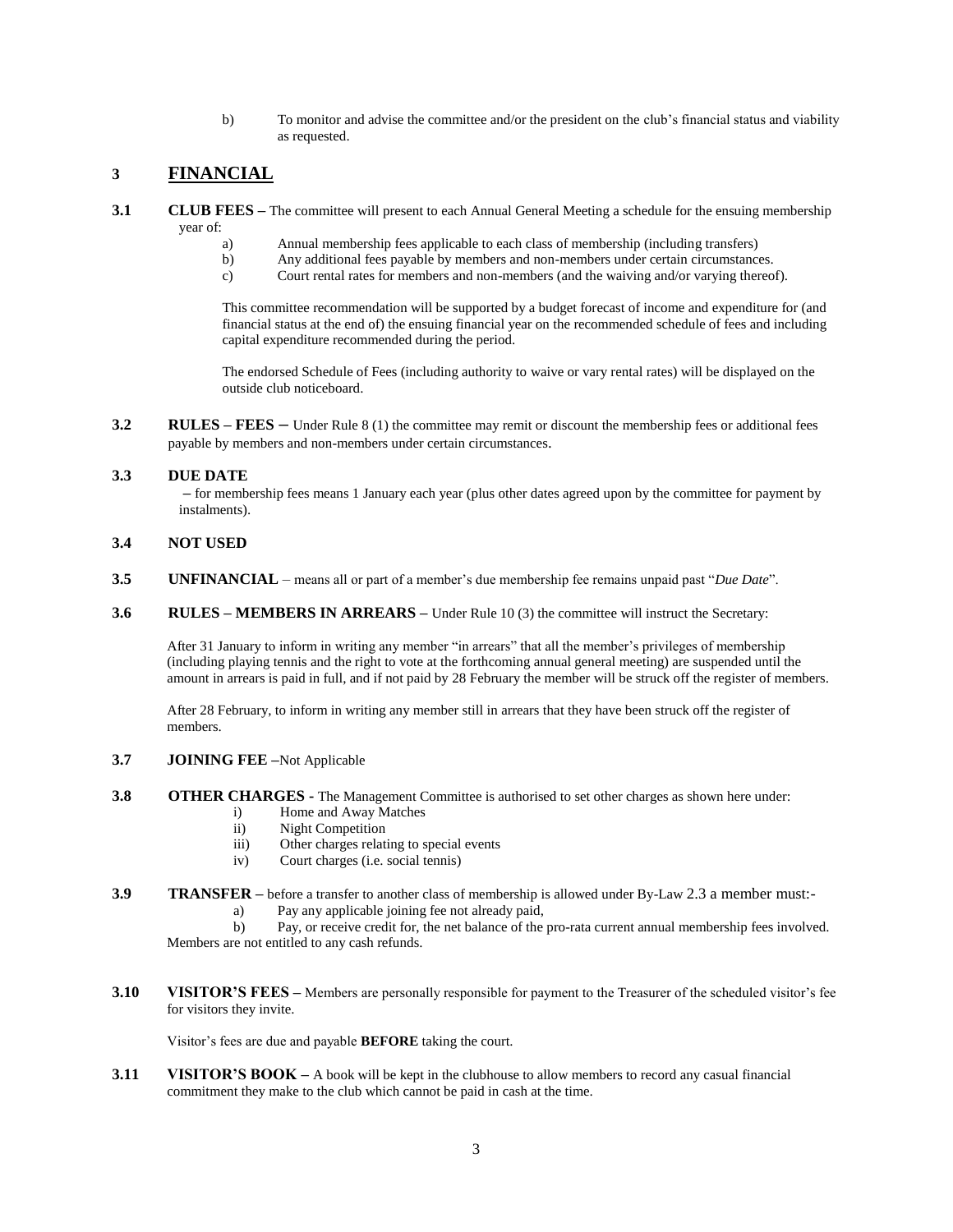This book may be used for any personal financial commitments whatsoever – not just visitor's fees but ball fees, phone calls, etc.

Outstanding amounts must be settled with the Treasurer within one (1) week.

### **4. BEHAVIOUR**

- **4.1 VISITORS** Members are personally responsible to ensure that their visitors conduct themselves according to standard applying to members.
- **4.2 DRESS** Members are required to wear neat and tidy tennis dress and flat-soled tennis shoes.
- **4.3 CLUBHOUSE –** The clubhouse must be left clean and tidy at all times
- **4.4 SMOKING –** The entire leased area of the club is a non-smoking precinct.
- **4.5 ALCOHOL –** Alcoholic drinks may not be taken on to the courts.
- **4.6 DOGS –**No dogs are permitted within the Club lease area
- **4.7 APPROVED ACTIVITIES -** No member shall, without prior written Management Committee approval, use the Club courts for any activity that:
	- *i) Involves tennis coaching or training, or,*
	- *ii) Is other than social tennis, a club tournament or an inter or intra club competition, or,*
	- *iii) Involves the payment of money other than directly to any member of the Management Committee, or nominee of the Management Committee, or to the Club Coach or a nominated agent of the Club Coach.*

This By-Law shall not apply to:

- i*) any member who is a Tennis Coach (in this By-Law called "The Club Coach") appointed by the Club pursuant to a written Licence Agreement between them, or,*
- *ii) any member appointed by the Club Coach to assist him in carrying out his Licence Obligations under the said Licence Agreement.*

#### The Management Committee may:

- *i) refuse an approval with no obligation to disclose reasons;*
- *ii) include limiting terms and/or conditions in an approval;*
- *iii)* cancel an approval at any time by giving written notice to the relevant member, with no obligation to provide *reasons, provided the Management Committee reasonably considers such cancellation to be just and equitable in the circumstances;*

The Management Committee is authorised to determine whether any breach of this By-Law by a member constitutes conduct injurious or prejudicial to the Club as referred to in **Rule 10(3)(d)** of the Constitution.

**4.8 MEMBER PROTECTION BY-LAW -** In accordance with Rule 42 of the Constitution of Tewantin Tennis Club, the Management Committee adopts the Tennis Australia Member Protection By-Law as amended from time to time, as the By-Law of Tewantin Tennis Club. Copies of this By-Law are available in the Clubhouse or from the Management Committee.

### **5 FACILITIES**

- **5.1 NOTICES AND NOTICEBOARDS** The club will maintain three (3) noticeboards:
	- a) One outside the clubhouse for statutory notices intended also to be read by non-members.
		- b) One on the outside of the clubhouse (next to the entrance) for club tennis activities.
		- c) One inside the clubhouse for:
			- i. Confidential and general club notices (including entry sheets for club events) ii. Non-club notices (subject to removal at the discretion of any committee member at any time).
- **5.2 EQUIPMENT – BORROWING –** Club equipment may be borrowed by members only with the prior permission of the President or, in their absence, the Vice President.